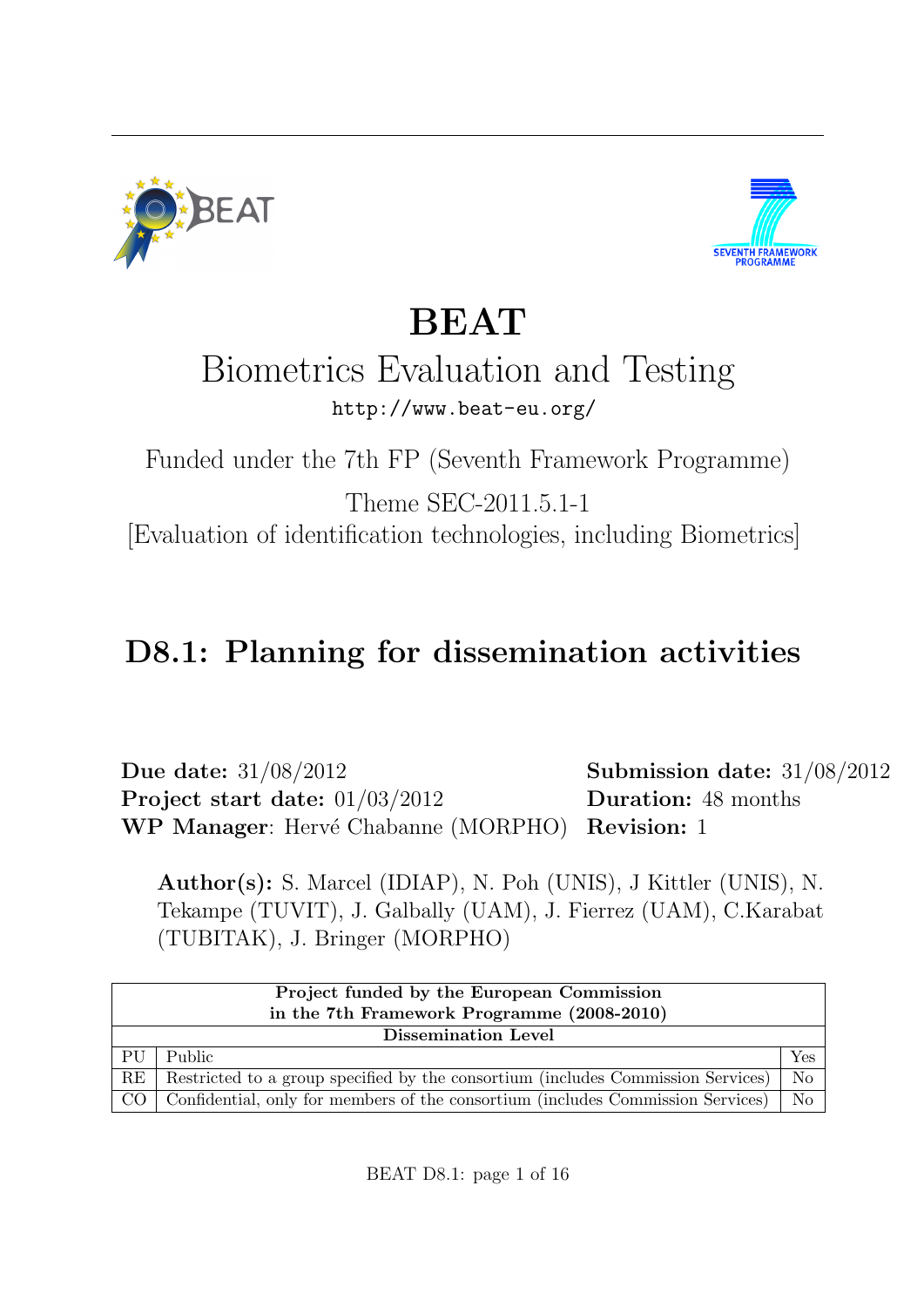BEAT D8.1: page 2 of [16](#page-15-0)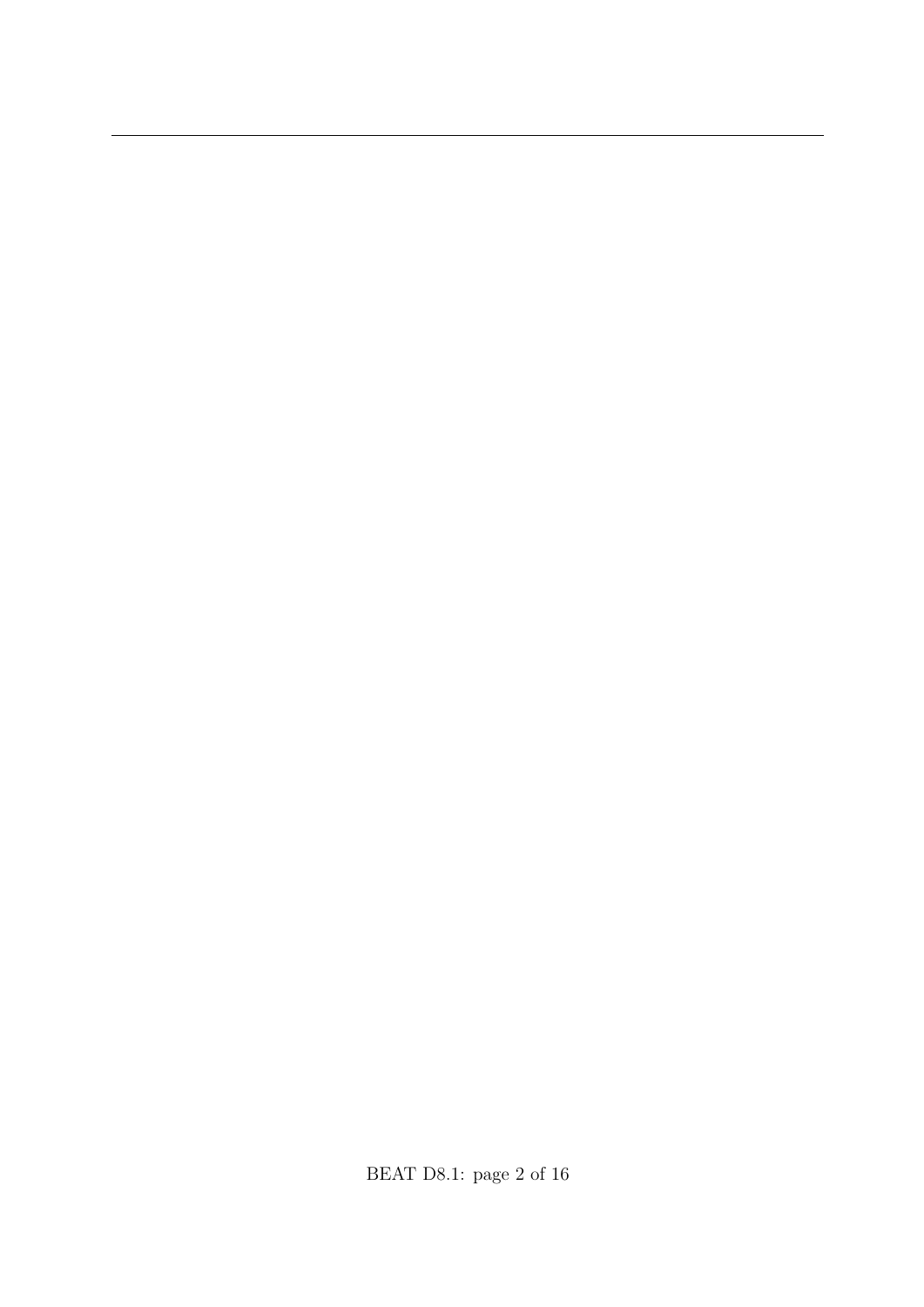

## D8.1: Planning for dissemination activities

#### Abstract:

The aim of this report is to establish a detailed dissemination plan. It will define the target audiences, objectives, communication channels, dissemination tools and support material. The goal is to disseminate activities to a large audience through the organization and participation to events, such as the International Common Criteria Conference (CCC), and the publication of scientific papers in major journals and international conferences.

BEAT D8.1: page 3 of [16](#page-15-0)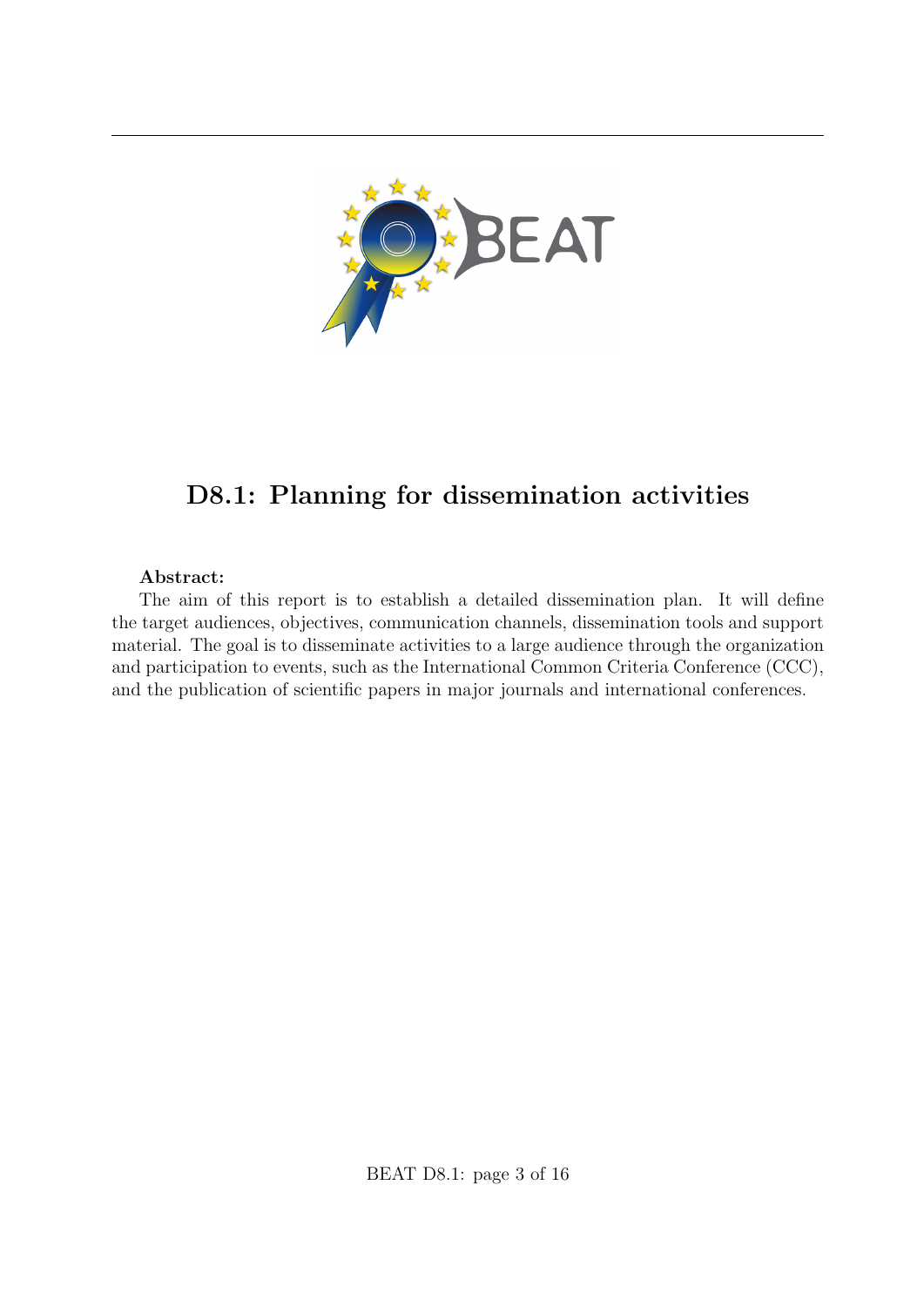BEAT D8.1: page 4 of [16](#page-15-0)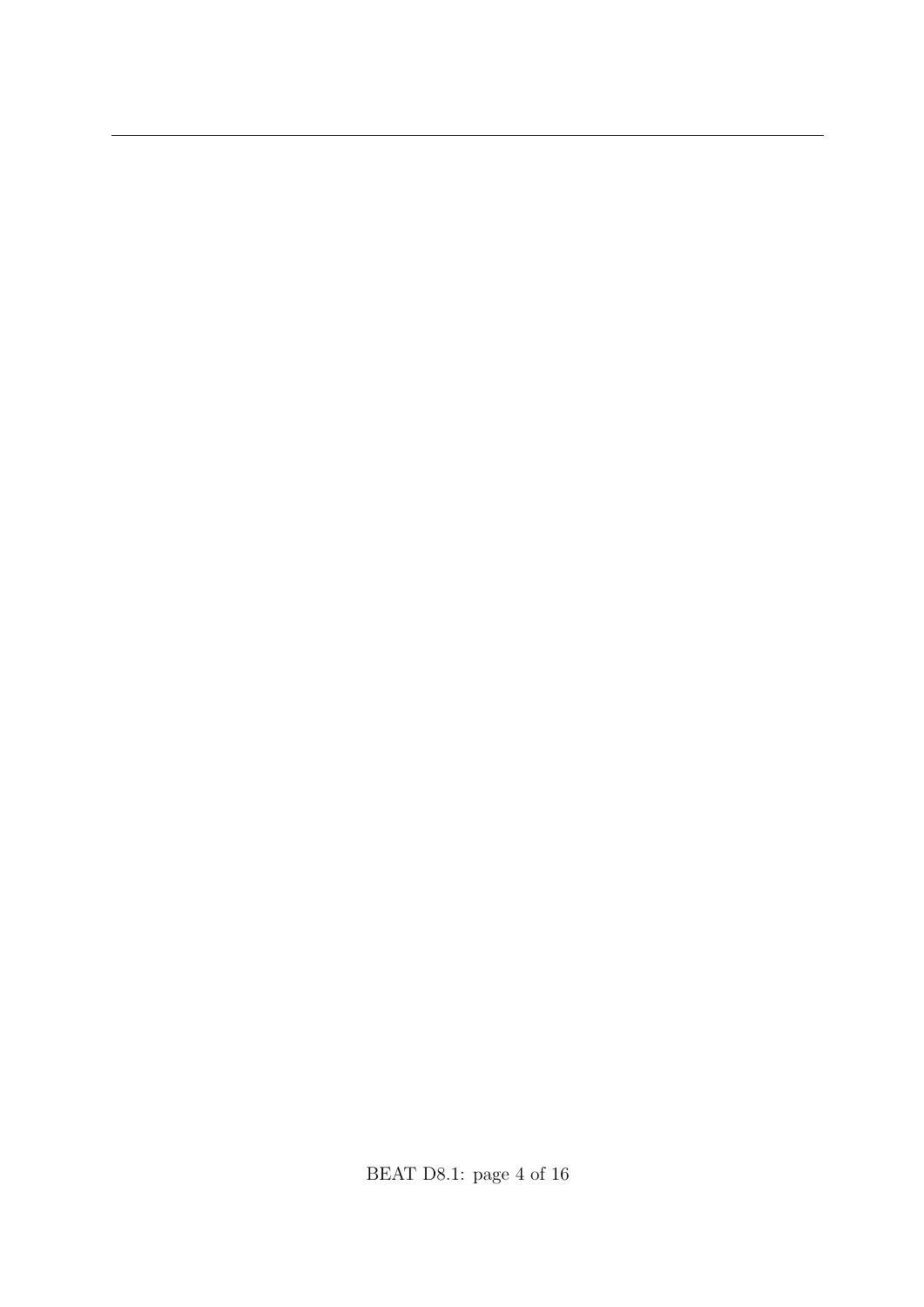## Contents

| $\mathbf{1}$   | Introduction                                                                                      | 7  |
|----------------|---------------------------------------------------------------------------------------------------|----|
| $\overline{2}$ | Targets of the dissemination plan                                                                 | 8  |
| 3              | Actions                                                                                           | 8  |
|                | 3.1                                                                                               | 8  |
|                | 3.1.1                                                                                             | 9  |
|                | 3.1.2                                                                                             | 10 |
|                | Promoting and organizing international competitions/events<br>3.2                                 | 11 |
|                | 3.3                                                                                               | 11 |
|                | Dissemination at large $\dots \dots \dots \dots \dots \dots \dots \dots \dots \dots \dots$<br>3.4 | 11 |
| 4              | Actions per target                                                                                | 12 |
|                | 4.1                                                                                               | 12 |
|                | 4.2                                                                                               | 13 |
|                | 4.3                                                                                               | 13 |
|                | 4.4                                                                                               | 13 |
| $\mathbf{5}$   | Current or planned dissemination activities                                                       | 13 |
|                | 5.1                                                                                               | 14 |
|                | 5.2                                                                                               | 14 |
|                | 5.3                                                                                               | 14 |
|                | 5.4<br>EPFL.                                                                                      | 15 |
|                | 5.5                                                                                               | 15 |
|                | 5.6                                                                                               | 15 |
|                | 5.7                                                                                               | 15 |
|                | <b>TUVIT</b><br>5.8                                                                               | 15 |
|                | 5.9                                                                                               | 16 |
|                |                                                                                                   |    |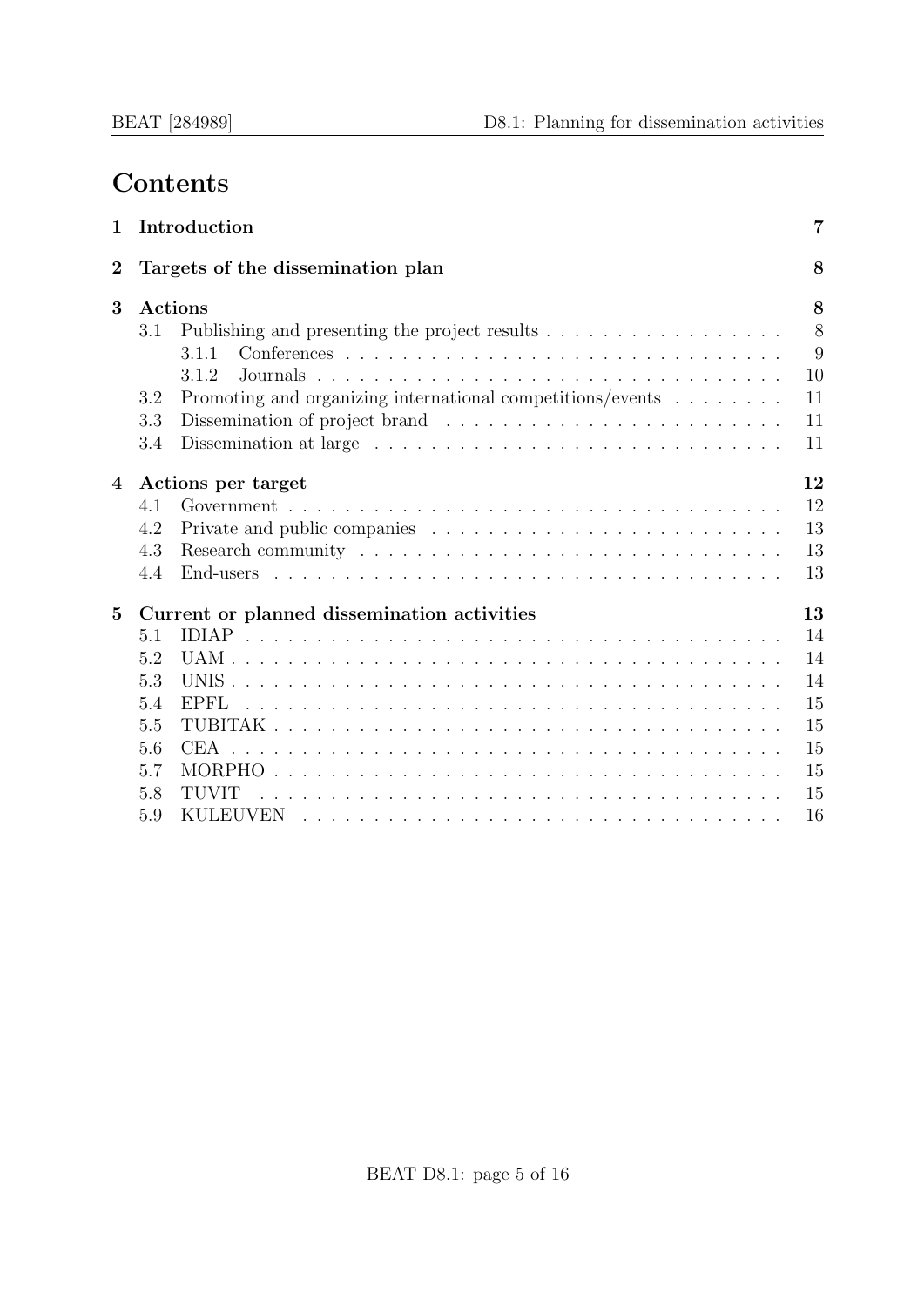BEAT D8.1: page 6 of [16](#page-15-0)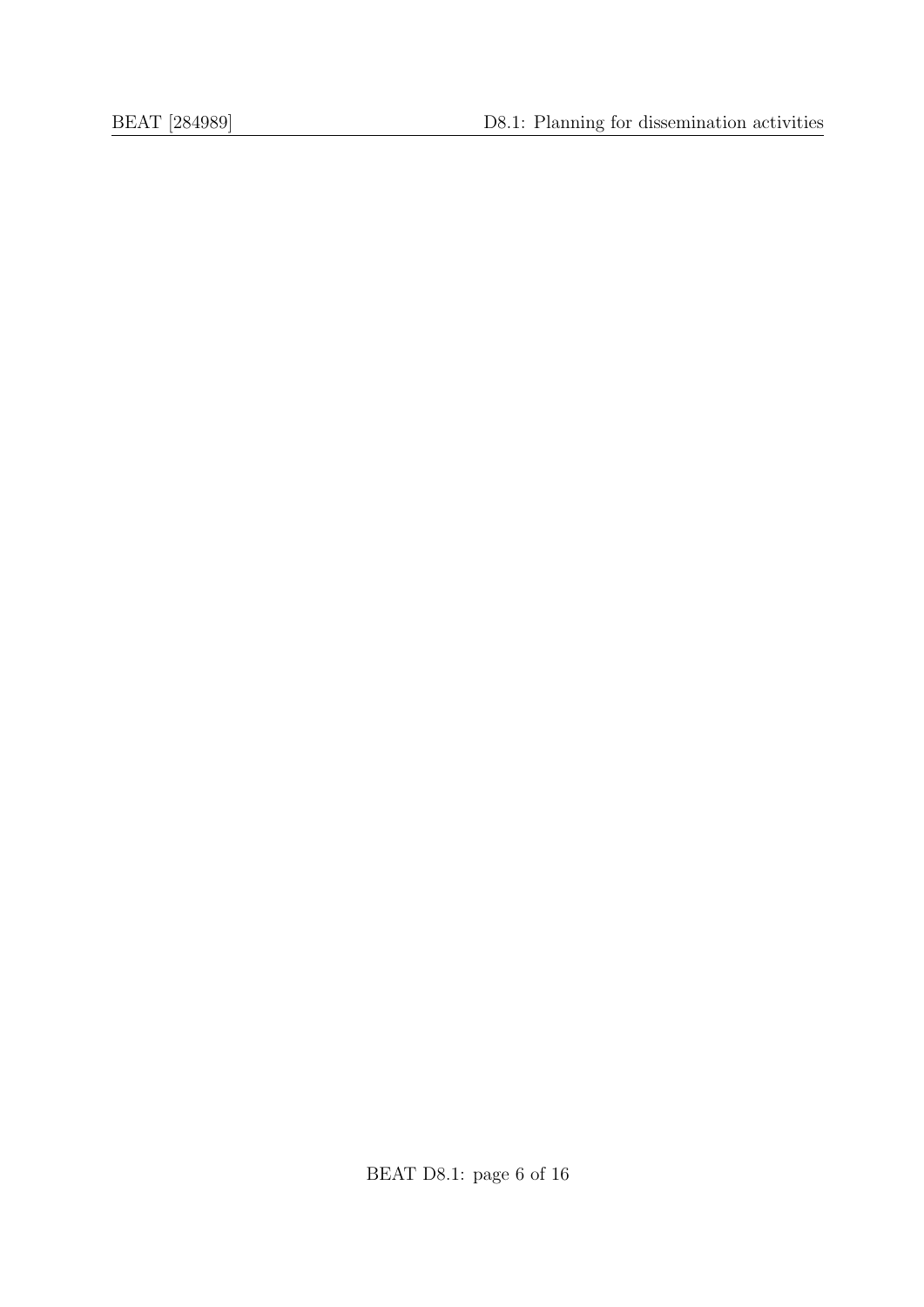## <span id="page-6-0"></span>1 Introduction

In this document, we describe the first version of the Dissemination Plan of the BEAT project. Dissemination is a planned process of providing information on the quality, relevance and effectiveness of the results of programs and initiatives to key actors. It is activated when the results of programs and initiatives become available.

In this report we propose a list of possible targets to which the research products must be disseminated. At the same time, we indicate a set of possible actions which can be performed in order to reach such targets.

In order to design an effective dissemination plan, we followed the main guidelines suggested by several EU education and culture programs:

- clear rationale for and objectives of dissemination and exploitation;
- strategy identifying which results to disseminate and to which audiences and designing programs and initiatives accordingly;
- identification of organizational approaches of the different stake-holders and allocation of responsibilities and resources;
- implementation of the strategy by identifying and gathering results, and execution of dissemination and exploitation activities;
- monitoring and evaluation of the effects of the activities.

Accordingly, this report is structured as follows. Section 2 describes the main targets involved in the dissemination plan. Section 3 describes a list of possible actions for each of the above targets. Section 4 connects Actions and Targets. Section 5 gives a brief report of current dissemination activities which are and/or will be carried on by BEAT partners, jointly or individually.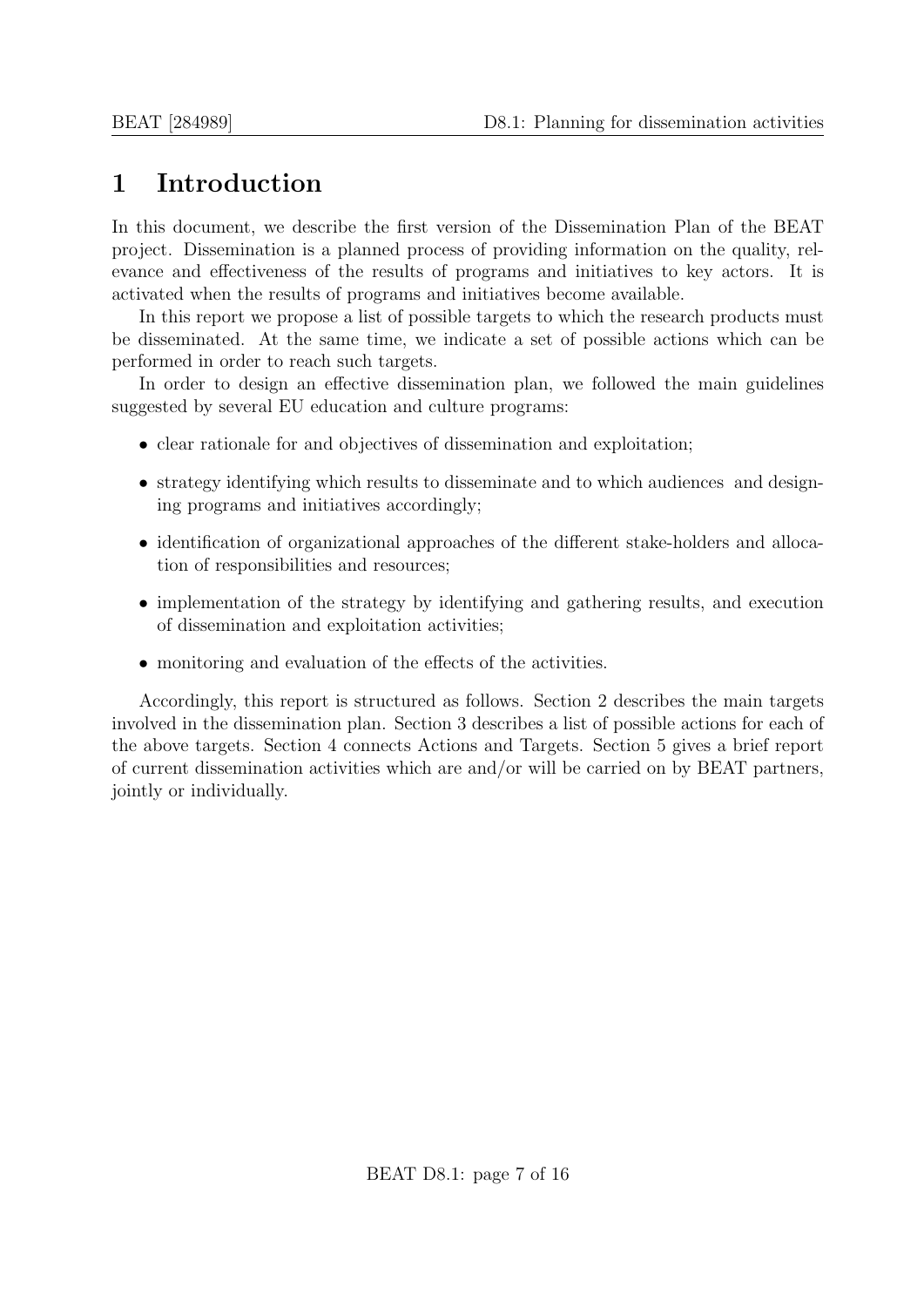## <span id="page-7-0"></span>2 Targets of the dissemination plan

In this Section, we focus on the possible targets, in terms of public and private institutions, end-users, which may benefit from the generated knowledge, tools and the research results of the BEAT project. Several targets may be taken into consideration:

- Government. In particular, those government institutions directly involved in security issues, as police departments and administrative offices. These institutions may be at different levels: local, national, and international. For example, immigration or administrative offices involved in the assessment of the best means to assure the identity of people. It is well-known that identity cards and passports will require several ICAO biometrics, and the BEAT project could make them better aware about strength and weakness of such systems.
- Biometric Associations. Stakeholders and parties interested in biometric data processing are also often grouped in associations. BEAT will take advantage of the existence of such associations to disseminate its results. The start of the project was announced in the newsletter of the newly started EAB (European Association for Biometrics) and further cooperation with the EAB is planned.
- Private and public companies, involved in adopting or creating novel solutions for biometric recognition, which are not completely aware of the limitations of biometrics (and possibly, of the systems on the market).
- Research community. To our knowledge, even if the problems of "direct attacks" and "performance characterization" are under investigation, the topic is not yet wellknown, and a few research institutions are involved in such exploration.
- End-users. Due to the extensive publicity to "biometric systems" in movies, which often overestimate the potentiality of biometrics, many users could think or believe that these technologies are fully "mature", and ready to be used. On the other hand, the adoption of biometrics on a large-scale of users could be promoted by trying to "teach" them which are the real pros and cons of biometric technologies.

## <span id="page-7-1"></span>3 Actions

In this Section, we indicate several possible actions which can be adopted in order to disseminate the research products of BEAT, to increase the visibility of the project partners and reach the targets listed in the previous Section.

## <span id="page-7-2"></span>3.1 Publishing and presenting the project results

A number of conferences and journals could be publication targets. The submission deadline is included in brackets, or simply estimated where not otherwise available. Joint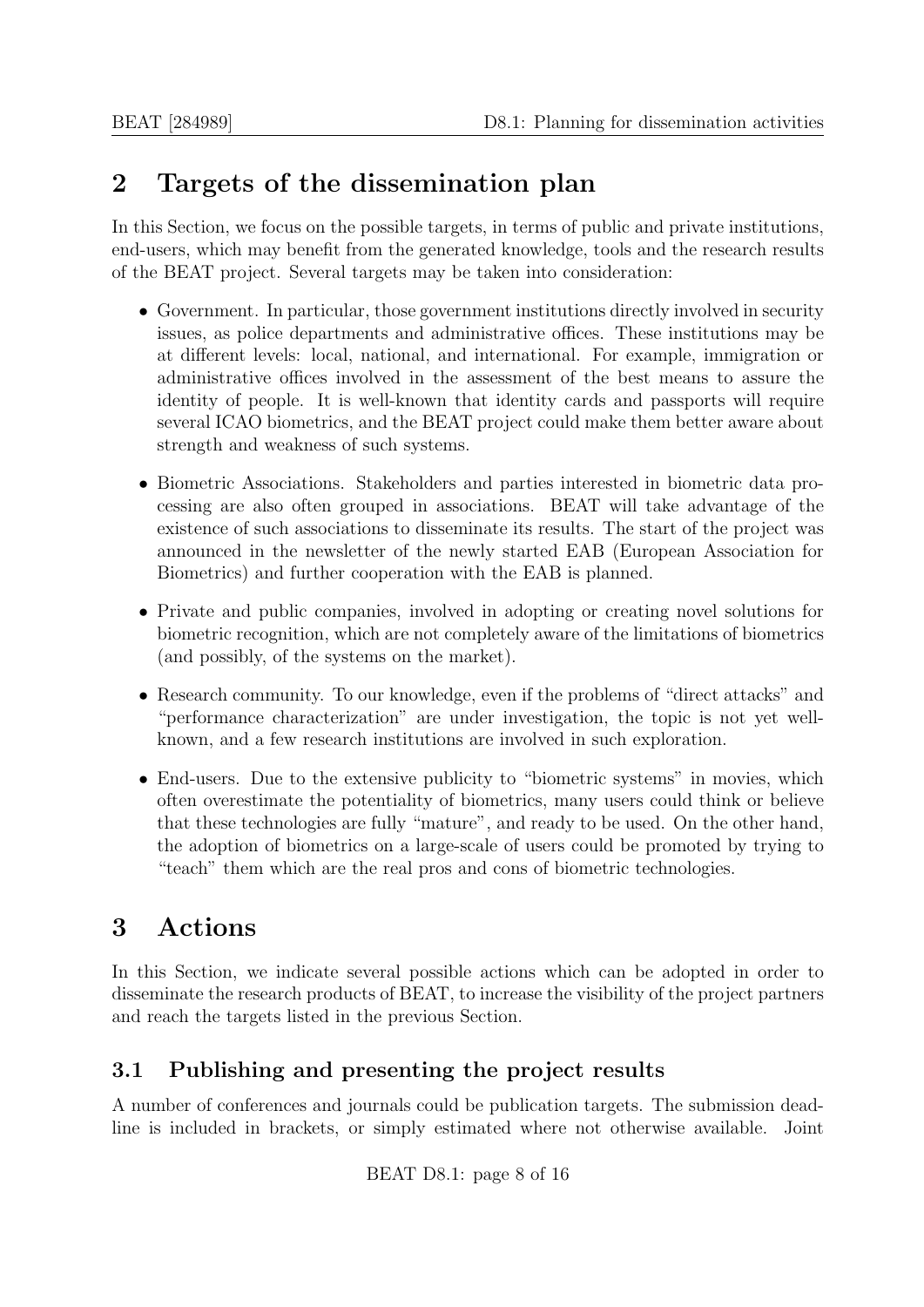publications will help to reinforce and demonstrate the collaboration between BEAT partners. This activity will target a broad-spectrum of computer vision, biometric or security conferences/journals from the list below. Accepted papers will acknowledge the support provided by BEAT and will be made available (when possible) for download on the project web-site. Worth remarking, this list is not exhaustive; thus, novel events may be added as dissemination activities of BEAT partners proceed.

#### <span id="page-8-0"></span>3.1.1 Conferences

General computer vision and pattern recognition:

- British Machine Vision Conference (BMVC, 2012-2014)
- Iberoamerican Conference on Pattern Recognition (CIARP, 2012)
- Automatic Face and gesture recognition (FG, 2012-2014)
- Computer Vision and Pattern Recognition (CVPR, 2012-2014)
- International Conference on Computer Vision (ICCV, 2014)
- International Conference on Pattern Recognition (ICPR, 2012 and 2014)
- European Conference on Computer Vision (ECCV, 2012 and 2014)
- International Conference on Image Analysis and Processing (ICIAP 2013)
- International Conference on Digital Signal Processing (DSP 2013 and 2015)
- European Signal Processing Conference (EUSIPCO 2012-2015)

Biometrics and Security:

- International Conference on Biometrics (ICB, 2013)
- Biometrics: Theory, Applications and Systems (BTAS, 2013-2014)
- The Black Hat Conference (Black Hat, 2013)
- IEEE International Workshop on Information Forensics and Security (WIFS, 2012- 2014)
- International Biometric Performance Conference (IBPC, 2013-2014)
- International Carnahan Conference on Security Technology (ICCST, 2012-2014)
- International Common Criteria Conference (ICCC, 2012-2014)
- SPIE Biometric Technology for Human Identification (SPIE 2013-2015)

BEAT D8.1: page 9 of [16](#page-15-0)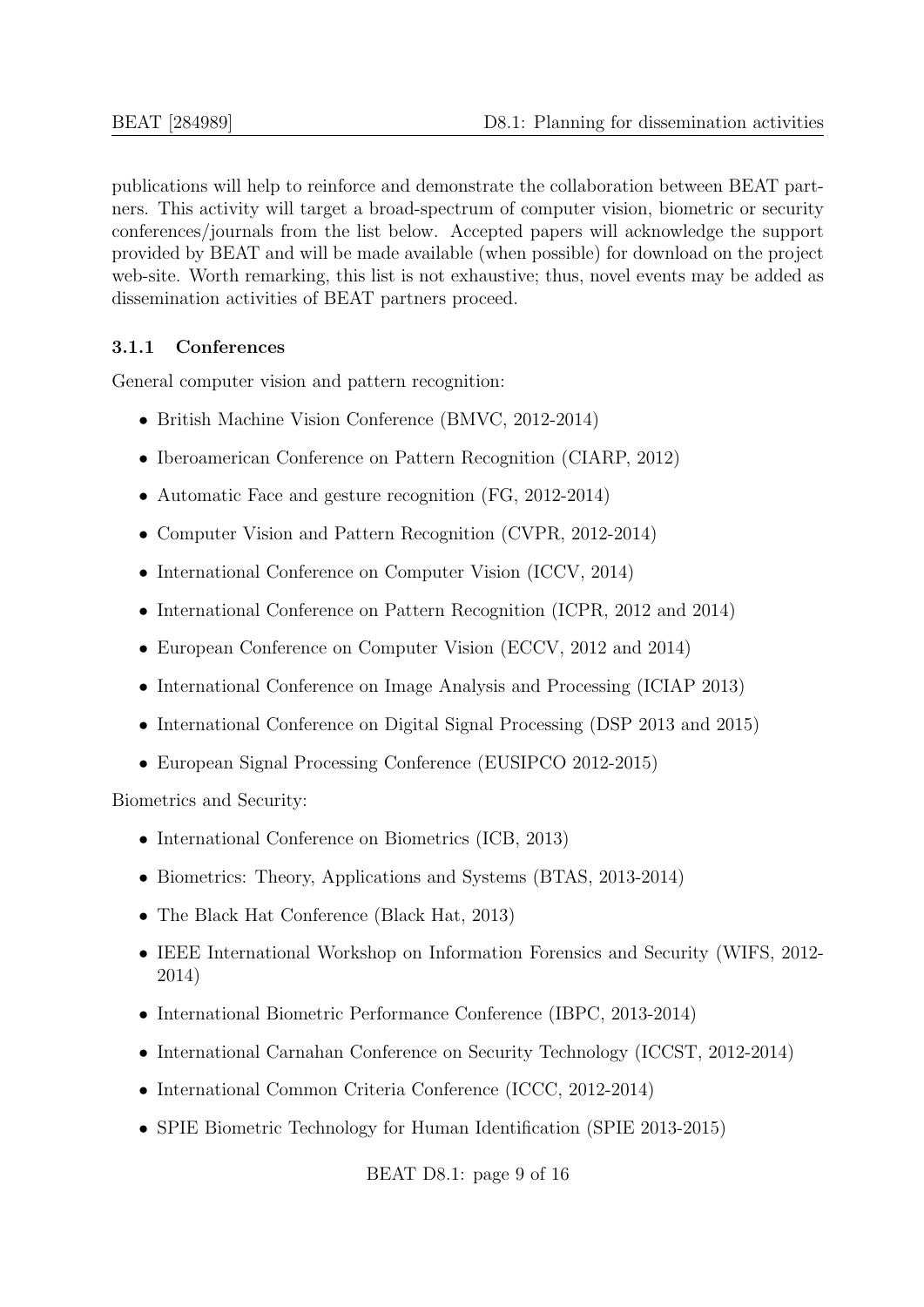- IEEE International Conference of the Biometrics Special Interest Group (BIOSIG, 2012-2014)
- IEEE Symposium on Security and Privacy 2013
- ACM Conference on Computer and Communications Security (CCS) 2013
- IEEE International Conference on Computer Communications (INFOCOM) 2014
- European Symposium on Research in Computer Security (ESORICS) 2013
- Eurocrypt 2013
- Asiacrypt 2013
- CRYPTO 2013
- Workshop on RFID Security & Privacy (RFIDSec) 2013
- International Conference on Intelligent Information Hiding and Multimedia Signal Processing (IIHMSP 2012-2015)
- International Conference on Security and Cryptography (SECRYPT 2012-2015)
- International Conference on Human-Computer Interaction (HCI International 2013, 2015)

#### <span id="page-9-0"></span>3.1.2 Journals

General computer vision:

- IEEE Transactions of Pattern Analysis and Machine Intelligence (PAMI)
- International Journal of Computer Vision (IJCV)
- Computer Vision and Image Understanding (CVIU)
- IEEE Transactions on Systems, Man and Cybernetics (SMC)
- Pattern Recognition/Pattern Recognition Letters (PR/PRL)
- Pattern Analysis and Applications (PAA)
- International Journal of Pattern Recognition and Artificial Intelligence (IJPRAI)
- Journal of Visual Language and Computing
- Image Vision and Computing (IVC)

Biometrics and Security: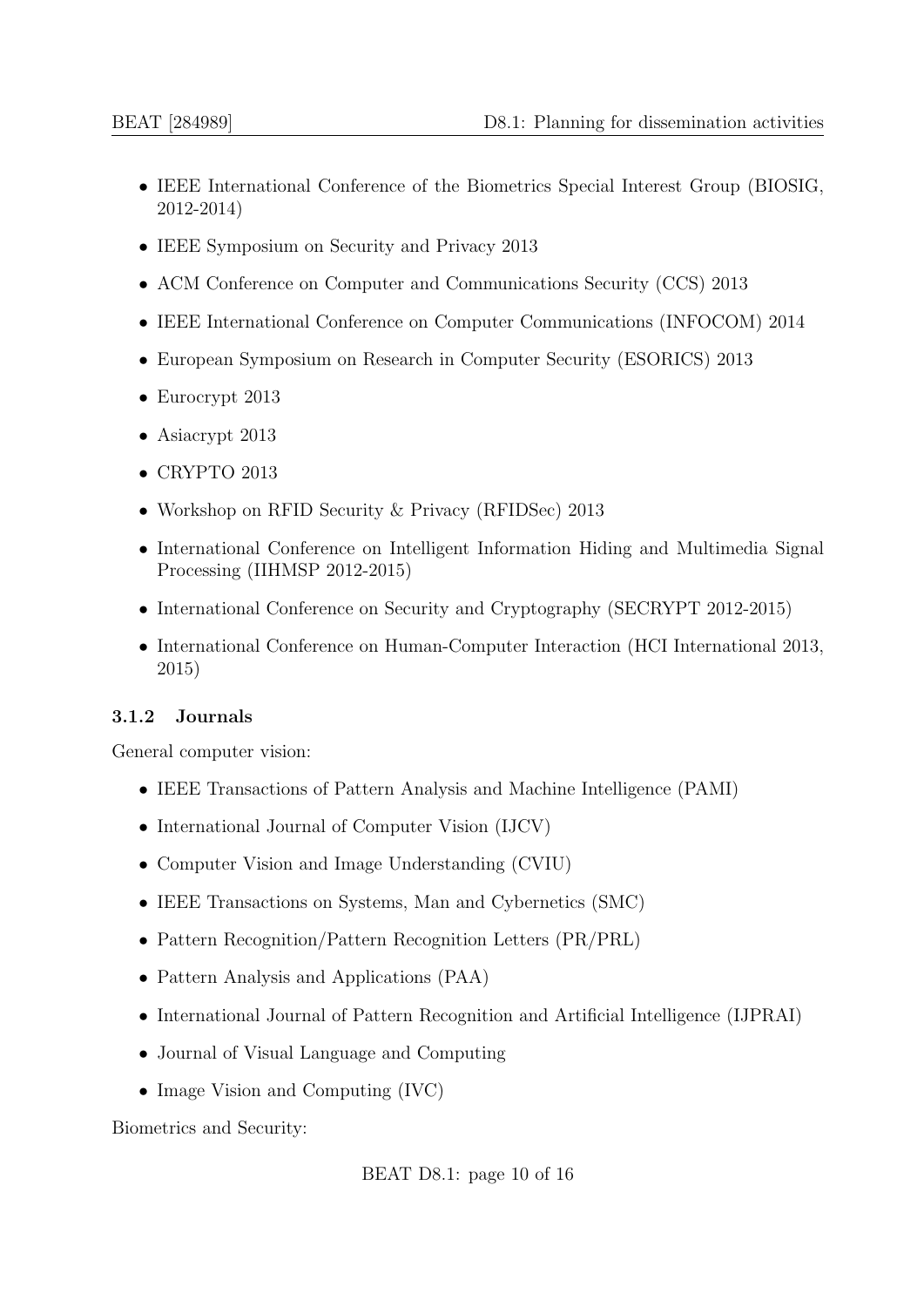- IET Biometrics (BMT)
- IET Information Security (IS)
- International Journal of Security Technology (IJIS)
- International Journal of Biometrics (IJB)
- IEEE Transactions on Information Forensics and Security (IFS)
- IEEE Transactions on Acoustics, Speech and Language Processing (ASLP)
- ACM Transactions on Information and System Security (TISSEC)
- Computer and Security (Elsevier)
- IEEE Transactions on Dependable and Secure Computing
- IEICE (The Institute of Electronics, Information and Communication Engineers)
- KSII Transactions on Internet and Information Systems (TIIS)

#### <span id="page-10-0"></span>3.2 Promoting and organizing international competitions/events

Organization of international competition or events on several topics of BEAT should be done in order to involve other research communities and companies from several countries.

#### <span id="page-10-1"></span>3.3 Dissemination of project brand

BEAT will maintain a regular link with Common Criteria Certification Bodies and will animate the relations. Similarly a link (at least informal) between the ISO committees members (SC27 and SC37) and BEAT project could be established. This will contribute to the knowledge of BEAT "brand".

#### <span id="page-10-2"></span>3.4 Dissemination at large

Significant dissemination can be achieved by responding promptly to media interest. For example, recent work has resulted in:

- Scientific Entertainment Television (Bang goes the theory)
- News segments (ITV news, BBC Newsround)
- Magazine articles (Wired)
- High profile internet articles (Slashdot)
- Newspaper article (The Daily Telegraph)

BEAT D8.1: page 11 of [16](#page-15-0)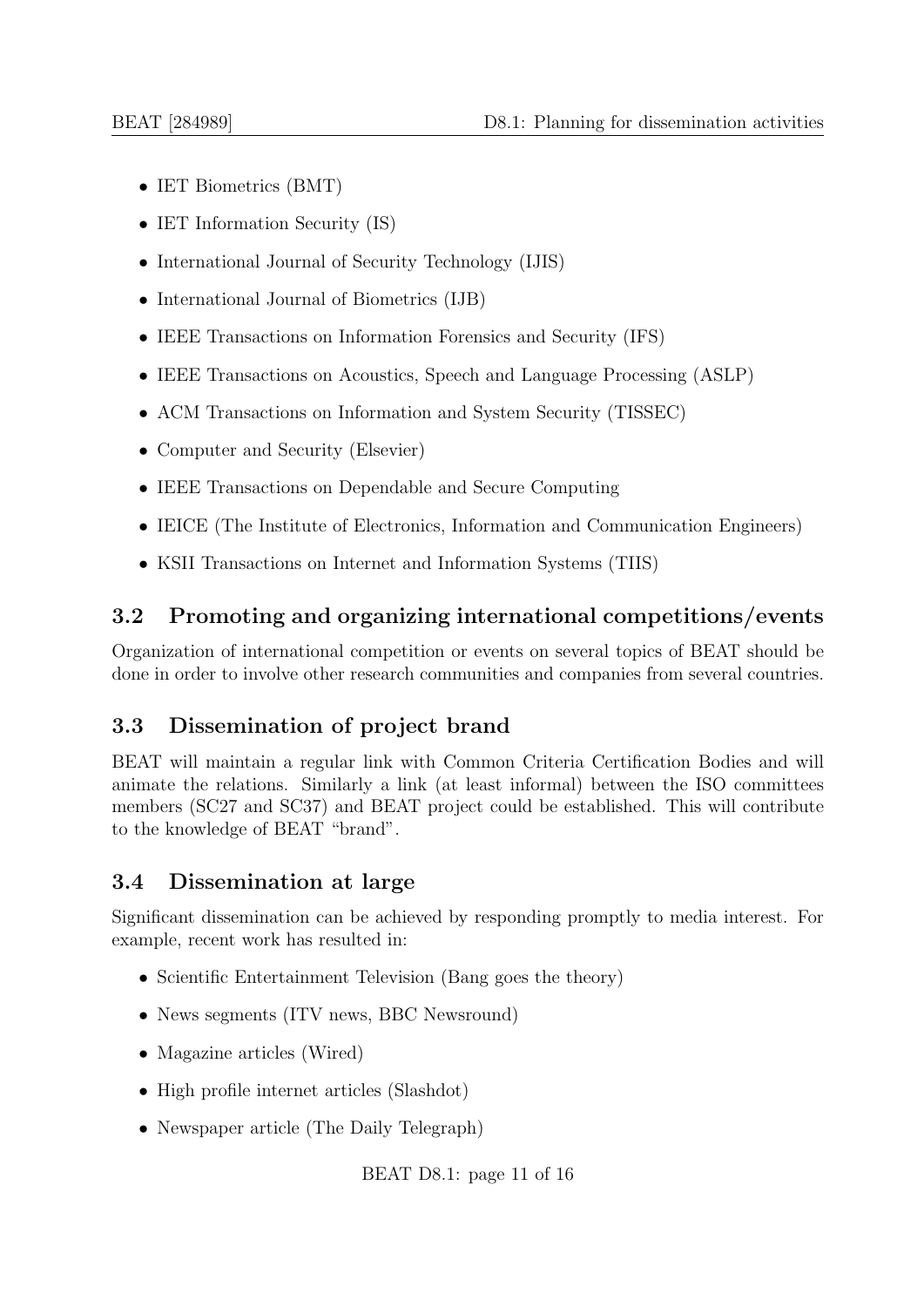Besides these "traditional" ways of dissemination, we could also consider novel means as social networks. In the following we mention some of them:

- Facebook is a well-known social network which allows the creation of "discussion groups" to which information can easily be disseminated by invitation. An appropriate discussion group about BEAT could be created.
- LinkedIn is a social network aimed to professional exchanges at different levels, especially concerning research communities, and public and private companies. Even in this case, the creation of an appropriate discussion group could be accomplished.
- Mendeley is an academic social network aimed at information exchanges at research level. Mendeley allows a very easy sharing and dissemination of publications and research products. The creation of a partnership devoted to BEAT should be possible.
- Youtube is a multi-media network where it is possible to share music and videos very easily. An appropriate profile for BEAT could be created in order to make public the most important achievements or "lessons" devoted to biometrics and their pros, cons and weaknesses. Several levels of users could be reached in this way.

Besides social networks, the dissemination of the main web-page of BEAT, by making such page very easy to consult for different levels of possible users (institutions, partners, end-users), for example by pointing out the most appropriate aspects which could move the interest of them.

## <span id="page-11-0"></span>4 Actions per target

In this Section, we briefly link the set of Actions described in Section 3 with the possible targets listed in Section 2. The following summarizes, for each target, the possible set of Actions which can be carried out.

#### <span id="page-11-1"></span>4.1 Government

- creation of a subgroup, composed of representative from Germany, France and Spain, dedicated to propose a common view for Common Criteria evaluations of biometrics systems
- workshop or "tutorial" meetings
- participation to events organized by public institutions

BEAT D8.1: page 12 of [16](#page-15-0)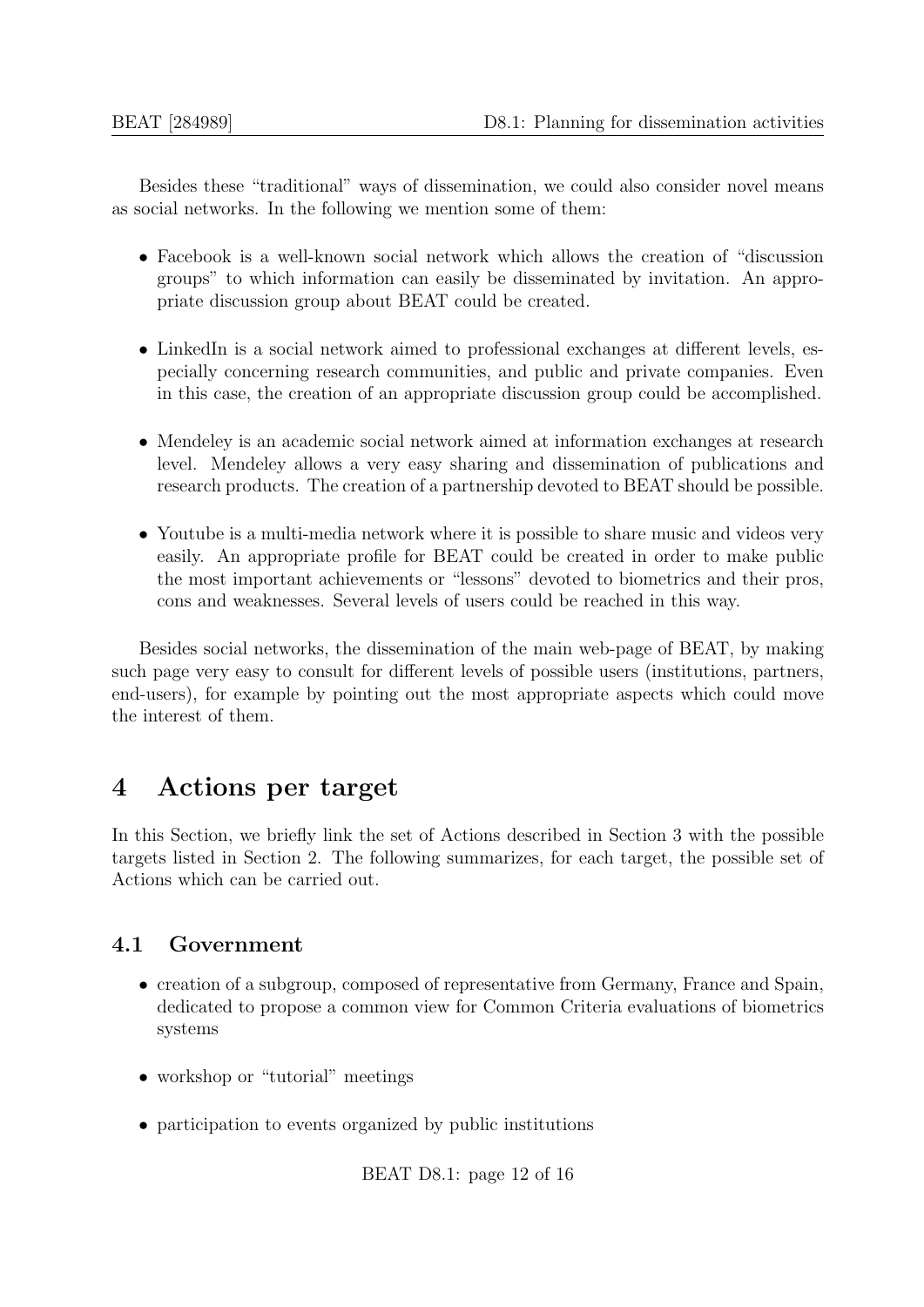#### <span id="page-12-0"></span>4.2 Private and public companies

- Joint event organization
- Tutorial workshops and meetings
- Social networks (LinkedIn and Youtube especially)
- Participation to international expo (posters, brochure, proof-of-concept presentation)
- Newspapers, magazines and high-profile Internet publications
- Attractive web-page
- Participation to the standardization activities on subject related to BEAT

#### <span id="page-12-1"></span>4.3 Research community

- Publications on Journals and Conferences
- High-profile magazines
- Competition organizations
- Sharing data sets
- Social networks (LinkedIn and Mendeley in particular)

#### <span id="page-12-2"></span>4.4 End-users

- Scientific entertainment television
- News segments, Magazine, Newspaper
- Social networks (Facebook and Youtube in particular)
- "Tutorial" workshops on "security awareness of biometric systems"
- Attractive web-page

## <span id="page-12-3"></span>5 Current or planned dissemination activities

In the following, we briefly report some dissemination activity which BEAT partners, jointly or independently each others, are conducting.

BEAT D8.1: page 13 of [16](#page-15-0)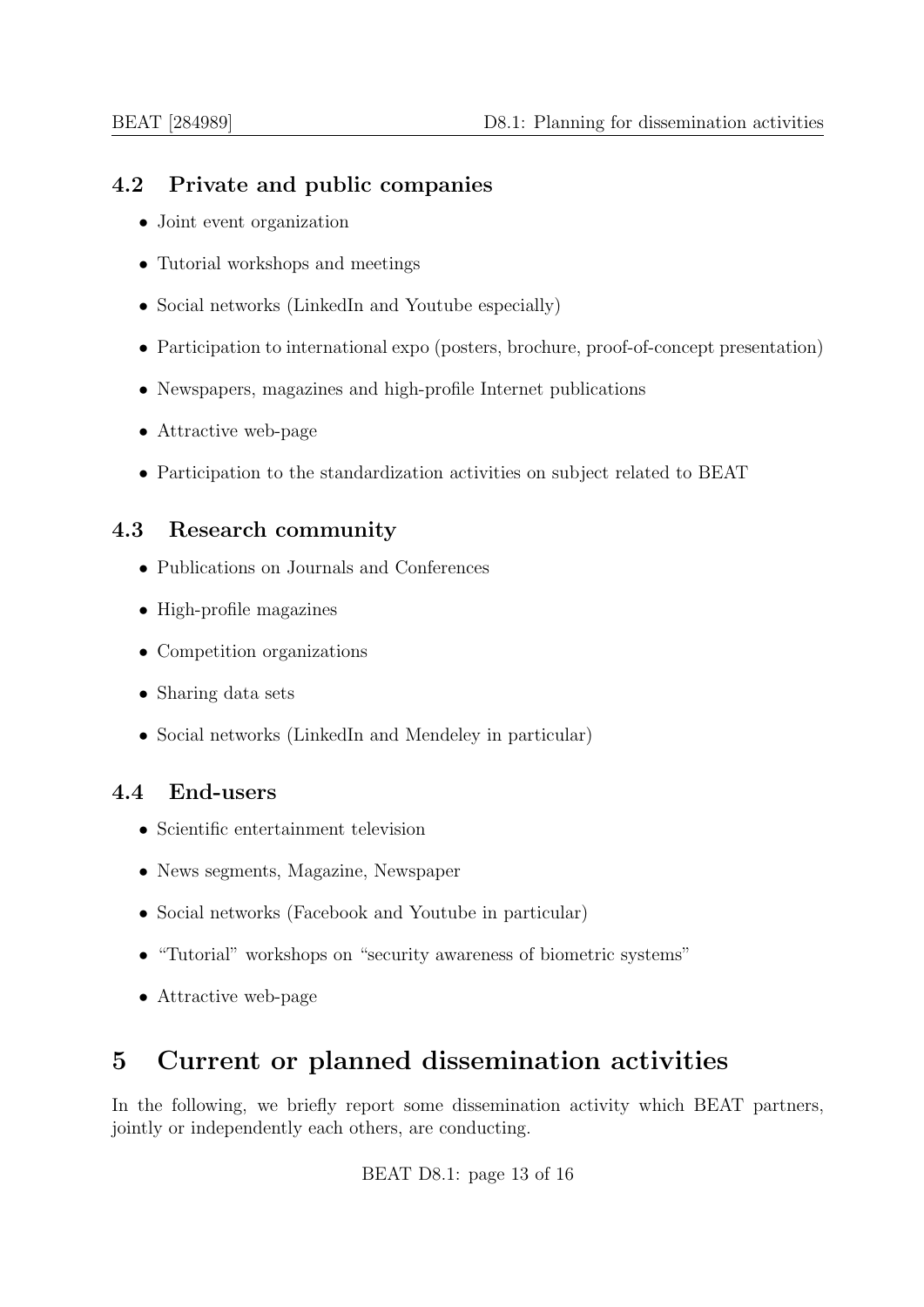#### <span id="page-13-0"></span>5.1 IDIAP

- (Current) Organizing of a "Spoofing Challenge" in conjunction to the International Conference on Biometrics (ICB) June 2013.
- (Current) Competition chair of the International Conference on Biometrics (ICB) June 2013.
- (Current) Presentation of papers at ICPR 2012, BioSig 2012 and ACM MM 2012.
- (Planned) Submission of papers to ICPR, ACCV, ICB, BMT, IFS and Black Hat conferences.

### <span id="page-13-1"></span>5.2 UAM

- (Current) Organization of the International Conference on Biometrics (ICB) June 2013.
- (Current) Presentation of papers at ICPR 2012, Black Hat USA 2012 and CIARP 2012.
- (Planned) Submission of papers to CVIU and IJIS.

### <span id="page-13-2"></span>5.3 UNIS

- (Current) Presentation of a paper on data synthesis for face verification system evaluation at ICIP 2012.
- (Current) Presentation of a paper entitled "A Discriminative Parametric Approach to Video-based Score-level Fusion for Biometric Authentication" at ICPR2012 in Japan.
- (Current) Preparation of an invited book chapter entitled "An Analysis of Biometric Performance Change Over Time: A Multimodal Perspective", which will contribute to the book " Age factors in Biometric Processing", edited by Prof Michael Fairhurst.
- (Current) Serving in the IEEE Biometrics Council Education Committee (http://www.ieeebiometrics.org/about)
- (Current) Organisation of BTAS2013 Tutorial.
- (Planned) Delivering lectures at Institute of Automation, Chinese Academy of Sciences, Beijing, China, in November 2012.
- (Planned) Delivering a training workshop for IEEE Certified Biometrics Professional (IEEE CBP) in Kuala Lumpur, Malaysia, tentatively planned scheduled for September 2012.

BEAT D8.1: page 14 of [16](#page-15-0)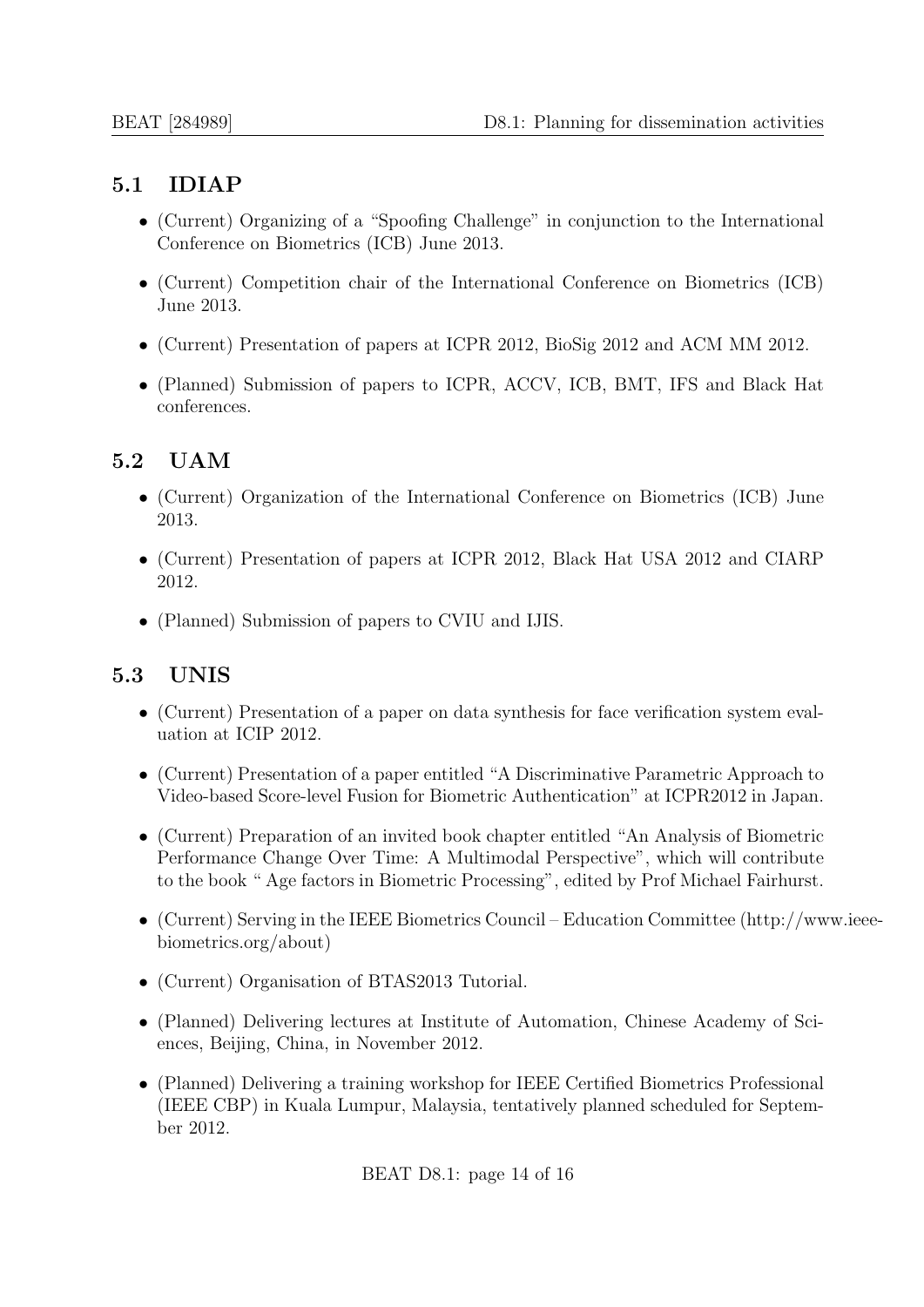- (Planned) Organisation of Biometric School 2013 (Winter Edition) in Asia.
- (Planned) Submission of papers to ICPR, ECCV workshop BeFIT on Benchmarking Facial Image Analysis Technologies, ICB, BTAS.

#### <span id="page-14-0"></span>5.4 EPFL

• (Planned) Submission of papers to INFOCOM, IEEE Symposium on Security and Privacy, CCS, ESORICS, RFIDsec conferences.

#### <span id="page-14-1"></span>5.5 TUBITAK

- (Planned) Submission of papers to IIH-MSP, EUSIPCO, SPIE, and DSP conferences.
- (Planned) Organisation of a parallel session for the 1st International Conference on Human Aspects of Information Security, Privacy and Trust in the context of HCI International 2013 and the affiliated Conferences that will take place in Las Vegas, Nevada, USA, 21-26 July 2013 (http://www.hcii2013.org).
- (Planned) Submission of papers to IEICE and IEEE Transactions on Information Forensics and Security journals.

#### <span id="page-14-2"></span>5.6 CEA

• (Current) Involved in the discussion with Certification Bodies to create a subgroup for technical discussions on evaluation of biometric security.

### <span id="page-14-3"></span>5.7 MORPHO

- (Current) Already involved on SC27 and SC37 discussions on biometric security.
- (Current) Involved in the discussion with Certification Bodies to create a subgroup for technical discussions on evaluation of biometric security.
- (Planned) Submission of papers to BTAS, ICB, IFS or WIFS conferences/journals.
- (Planned) Contribution to communicate and support BEAT results towards ISO or CEN standardization activities.

### <span id="page-14-4"></span>5.8 TUVIT

- (Current) Already involved on SC27 and SC37 discussions on biometric security.
- (Current) Contributing to current standards under development in SC27 and SC37.
- (Current) Involved in the discussion with Certification Bodies to create a subgroup for technical discussions on evaluation of biometric security.

BEAT D8.1: page 15 of [16](#page-15-0)